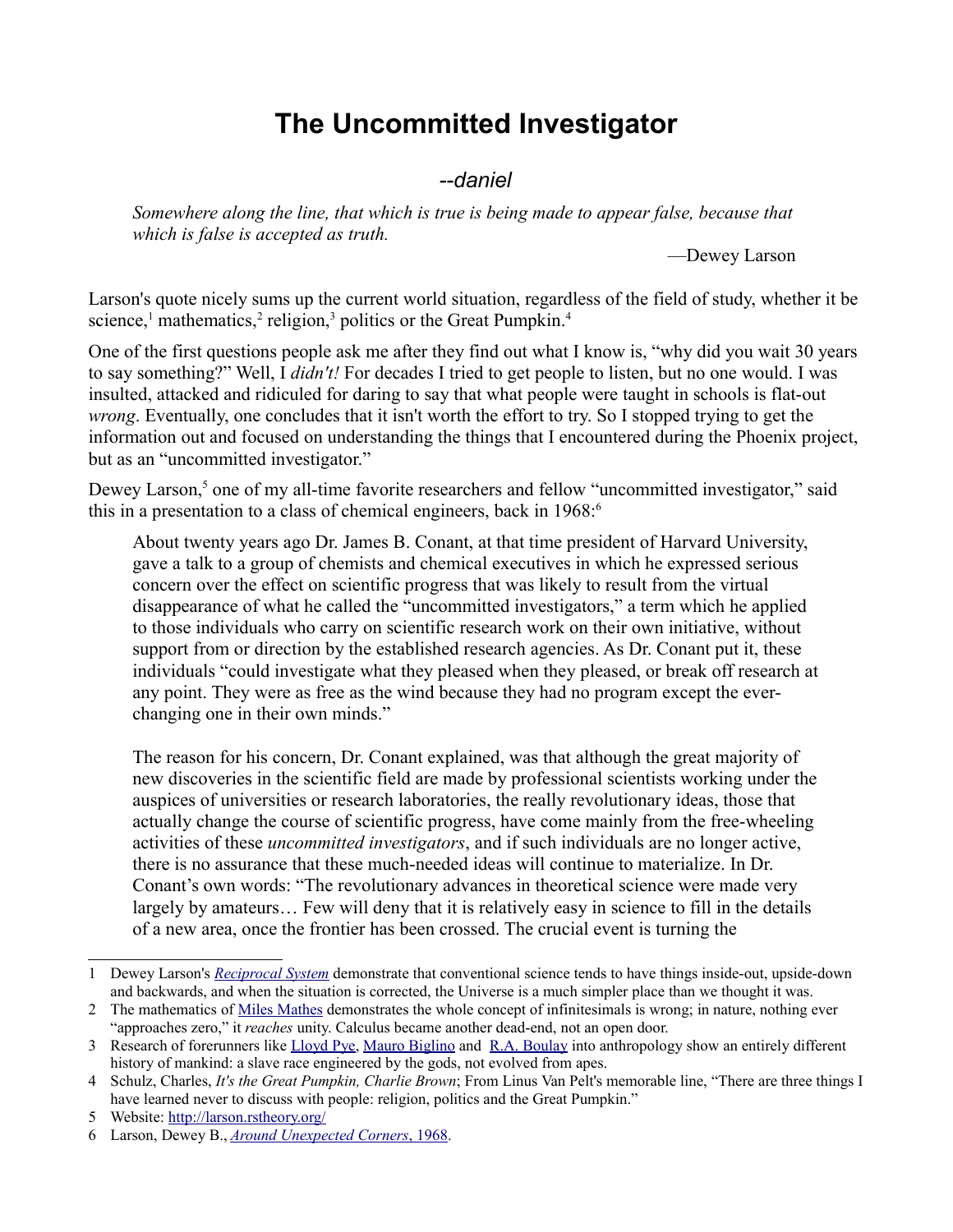unexpected corner. This is not given to most of us to do. If you want advances in the basic theories of chemistry and physics in the future comparable to those of the last two centuries, then it would seem essential that there continue to be people in a position to turn unexpected corners. By definition, the unexpected corner *cannot* be turned by any operation that is planned."

During my own research, I turned more than a few "unexpected corners" that pointed out, quite clearly, the things we are taught are "bits of truth," but *almost always lead to dead ends*. It is as though human knowledge has been guided into these dead ends and strong walls erected to keep people from thinking outside the box. True research, having been taken over by corporations, became a tool for profit—not a tool for understanding. It is only the few, uncommitted investigators working in back rooms, basements and garages, that have obtained new knowledge and tried to make it public—usually to be bought out by corporations, silenced under "national security," or ridiculed into obscurity.

The research I put forth is *not secret*, it is just the "common factor" to a lot of other research done by dozens of other uncommitted investigators over the last 200 years. The references I give can be found in most public libraries.

Take a dose of Larson, Maxwell, Steinmetz, Keely and Tesla, mix with some medieval Christianity, Vedic epics and Hermes Trismegistus, shake well (shaken, not stirred), and season with a good dose of Sumerian mythology and Celtic folklore. What you get from that concoction is the knowledge that was *forbidden* by the gods—the "secret science" that contradicts everything you know!

It takes the mind a while to unlearn everything it has been programmed to believe by those powers that be. My papers *directly contradict everything you've been taught* as "truth." For example:

- The substance of the universe is not *matter*, but *motion*, a abstract ratio of *change* that we call space/time.
- Faster-than-light speeds are *commonplace*; **the rule**, not the exception, which is a slap in the face to Einstein.
- Astronomers have everything *backwards*; stars begin their life as red giants and end it as blue giants exploding in a supernovae.<sup>[7](#page-1-0)</sup> Galaxies form from globular clusters, to irregulars, to spirals, to giant sphericals and also explode, producing quasars.
- The geological dating system is based on a false premise; things are *much* younger than stated by geologists. Correlations are missed because of this, such as the Biblical appearance of Adam and Eve coinciding with the sudden appearance of Cro-Magnon man.
- Anthropology became the study of how to hide the true origins of *homo sapiens*. Fact is, mankind may have more in common with Godzilla than with the Neanderthals.
- Religion is not what you think… it's the code of enslavement, not enlightenment.

So when you read my papers and start screaming, "That's wrong! I was taught that…," remember that I've heard it all before. *I was taught it all before! And I use to believe it!* Then I found none of what I was taught came close to explain the things I saw and worked with, forcing me to accept that *everything I knew was wrong*. It took a lot of time and effort to work around all those built-in biases and they put up quite a fight—but once I was able to steer myself clear and take a clean look at what now seems obvious, a much simpler view of the universe emerged—one that opens the doors to some amazing possibilities.

<span id="page-1-0"></span><sup>7</sup> There are two types of supernova, based on the thermal limit (blue giant explosion) or the age limit (stars of other spectral class). See Larson's book, *Universe of Motion*, for details.